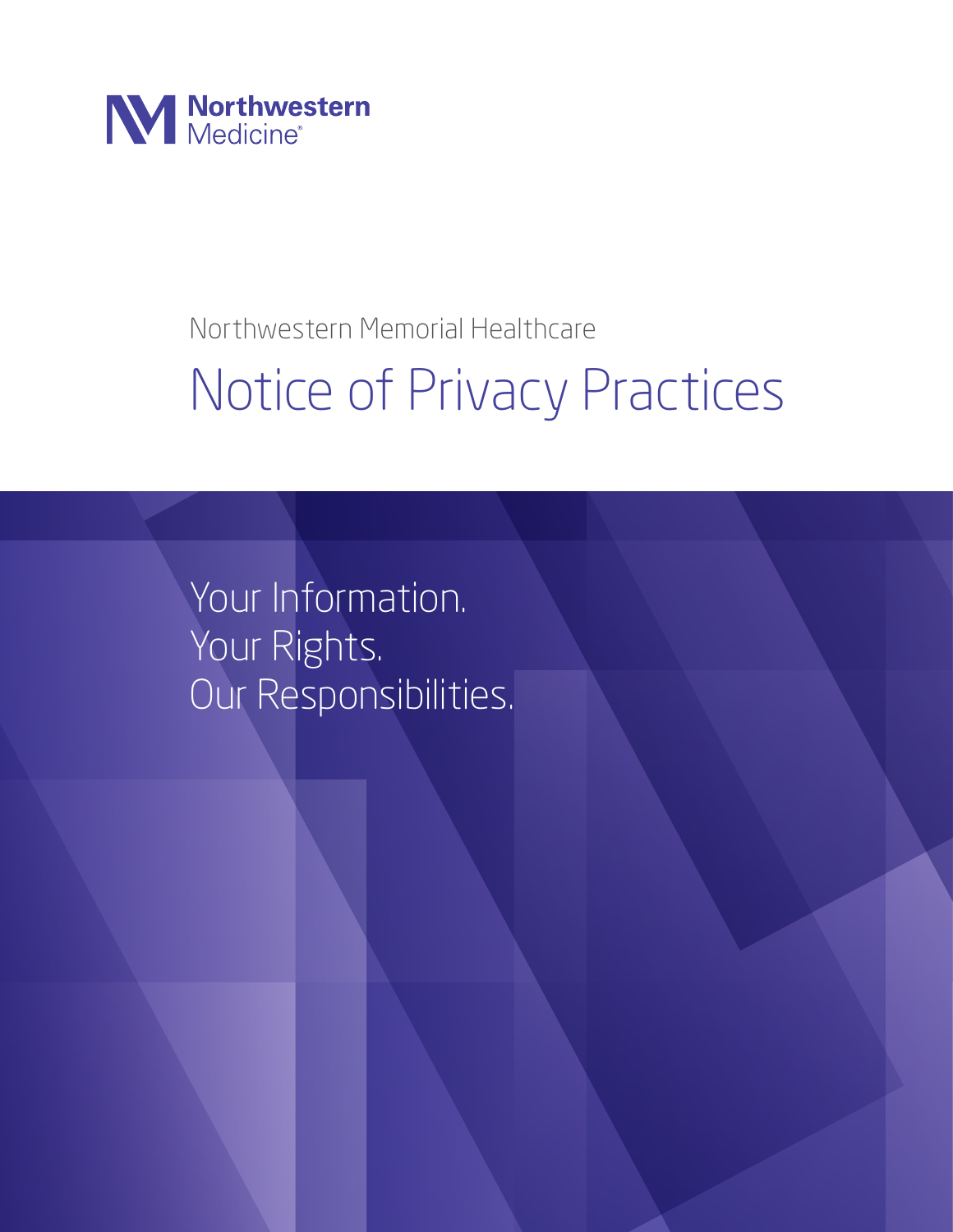## Privacy Practices

#### THIS NOTICE DESCRIBES HOW MEDICAL INFORMATION ABOUT YOU MAY BE USED AND DISCLOSED AND HOW YOU CAN GET ACCESS TO THIS INFORMATION. PLEASE REVIEW IT CAREFULLY.

Northwestern Medicine ("NM," "we," or "us") is committed to providing you with the highest quality of care in an environment that protects your privacy and the confidentiality of your health information. To that end, this notice explains our privacy practices, as well as your rights, with regard to your health information.

#### Your Rights

When it comes to your health information, you have certain rights. This section explains your rights and how to exercise them. Specifically, you have the right to:

#### Get an electronic or paper copy of your medical record

- You can ask to see or get an electronic or paper copy of your medical record and other health information we have about you.
- We will provide a copy or a summary of your health information, usually within 30 days of your request. We may charge a reasonable, cost-based fee.

#### Ask us to correct or amend your medical record

- You can ask us to correct health information about you that you think is incorrect or incomplete.
- We may say "no" to your request, but we will tell you why in writing, usually within 60 days of your request.

#### Request confidential communications

• You can ask us to contact you in a specific way (*for example*, home or office phone) or to send mail to a different address. We will say "yes" to all reasonable requests.

#### Ask us to limit what we use or share

- You can ask us not to use or share certain health information for treatment, payment, or our operations. We are not required to agree to these requests. *For example*, we may say "no" if it would affect your care.
- If you pay for a service or health care item out-of-pocket in full, you can ask us not to share that information for the purpose of payment or our operations with your health insurer. We will say "yes" unless a law requires us to share that information.

#### Obtain a list of those with whom we've shared your information

- You can ask us for a list (accounting) of the instances we have shared your health information for six years prior to the date you ask, with whom we shared it, and why.
- We will include all the disclosures except for those about treatment, payment, or health care operations, and certain other disclosures (such as any you asked us to make). We will provide one accounting per year for free but may charge a reasonable, cost-based fee if you ask for another one within 12 months.

#### Get a copy of this privacy notice

- You can ask for a paper copy of this notice at any time, even if you have agreed to receive the notice electronically.
- We will provide you with a paper copy promptly.

#### Choose someone to act for you

- If you have given someone medical power of attorney or if someone is your legal guardian, that person (your "personal representative") can exercise your rights and make choices about your health information.
- If someone has been appointed to act for you, a copy of the document appointing that person must be provided to us. We will make reasonable efforts to ensure the person has this authority and can act for you before we take any action.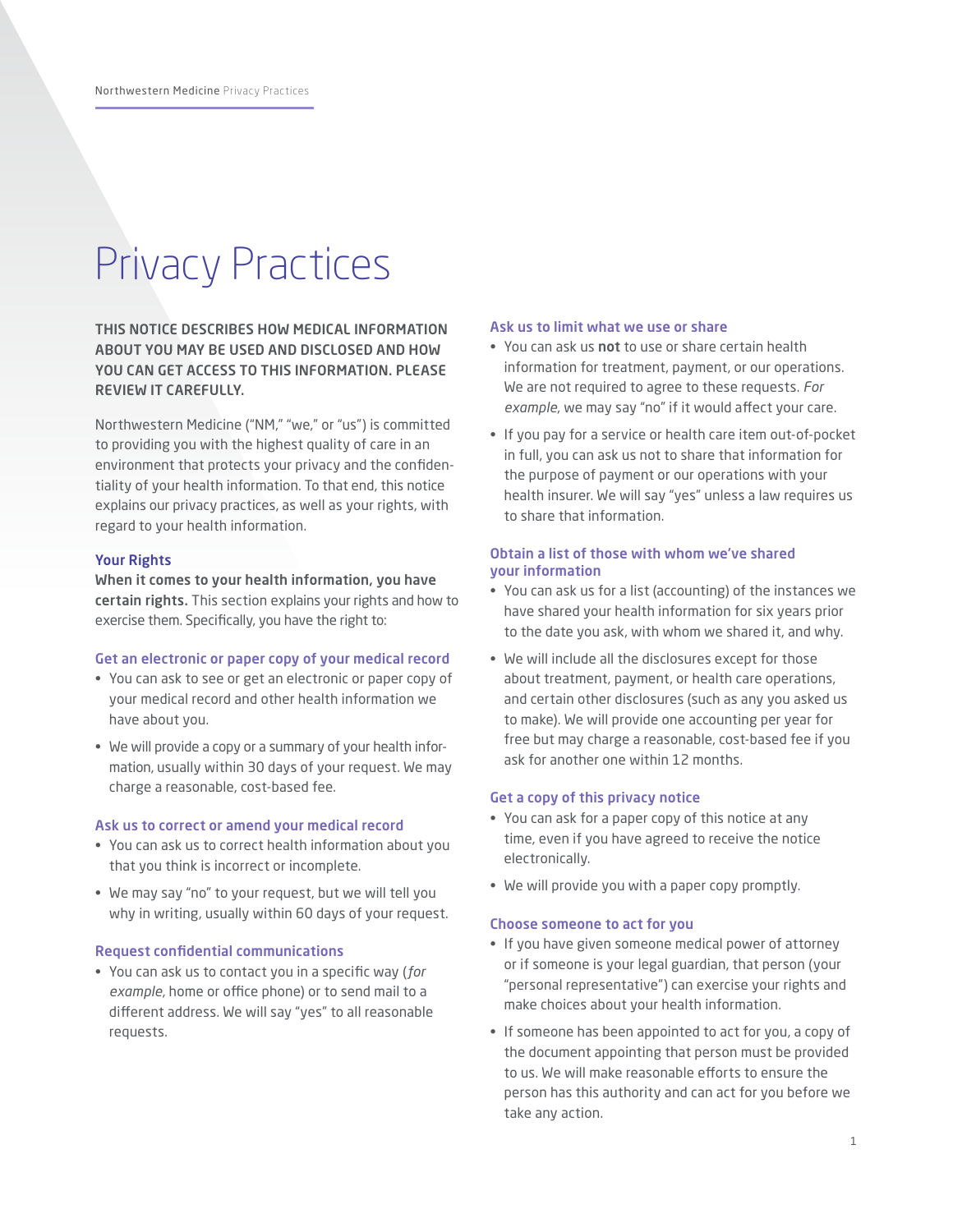#### File a complaint if you feel your rights are violated

- Protecting your confidential information is important to us. If you feel we have violated your rights, please contact us using the information at the end of this Notice.
- You may also file a complaint with the U.S. Department of Health and Human Services Office for Civil Rights by sending a letter to 200 Independence Avenue, S.W., Washington, D.C. 20201, calling 1.877.696.6775, or visiting www.hhs.gov/ocr/privacy/hipaa/complaints/.
- We will not retaliate against you for filing a complaint either to NM or to the Office for Civil Rights.

Please ask us how to accomplish any of the above items by contacting us using the information at the end of this Notice. You may have to complete a form and submit your request in writing. *For example*, to obtain a copy, amend or restrict your medical records, or receive a listing of disclosures you must fill out a form. The forms are available at Patient Relations (see contact information at the end of this Notice) and on our website, at www.nm.org/medical-records-request.

#### Your Choices

For certain health information, you can tell us your choices about what we share. If you have a clear preference for how we share your information in the situations described below, talk to us. Tell us what you want us to do, and we will follow your instructions.

In these cases, you have both the right and choice to tell us to:

- Share information with your family, close friends, or others involved in your care.
- Share information in a disaster relief situation.
- Include your information in a hospital directory.

*If you are not able to tell us your preference (for example, if you are unconscious), we may go ahead and share your information if we believe it is in your best interest. We may also share your information when needed to lessen a serious and imminent threat to health or safety.* 

In these cases we never share your information unless you give us written authorization:

- Marketing purposes
- Sale of your information
- Most, but not all, sharing of psychotherapy notes
- In the case of fundraising:
- We may contact you for fundraising purposes to support NM and its mission, but you can tell us not to contact you again for this purpose.

#### How NM May Use and Share Your Health Information

We may, without your written permission, *use* your health information *within* NM and share or *disclose* your health information to others *outside* NM in the following ways:

For Treatment, Payment, and Health Care Operations NM may use and disclose your health information without your written authorization for treatment, payment, and health care operations.

#### a. Treatment:

- We can use your health information and share it with other professionals who are treating you. *For example*, a doctor treating you for an injury may ask another doctor about your overall health condition. Note, however, that we may ask for your written permission if certain kinds of information are being disclosed (such as mental health information).
- NM may keep your information electronically using the Epic medical record system. In addition, many physicians and hospitals across the United States also use Epic. Where possible, NM participates in the "Epic Care Everywhere" program which allows clinicians from different organizations across the country to electronically and securely exchange patient medical information for treatment purposes. *For example*, suppose you are visiting California and injure yourself. If the California hospital that treats you uses Epic and participates in the Epic Care Everywhere program, the California hospital may obtain your NM records from Epic. In some cases, you may be asked to give permission to allow the sharing of your health information.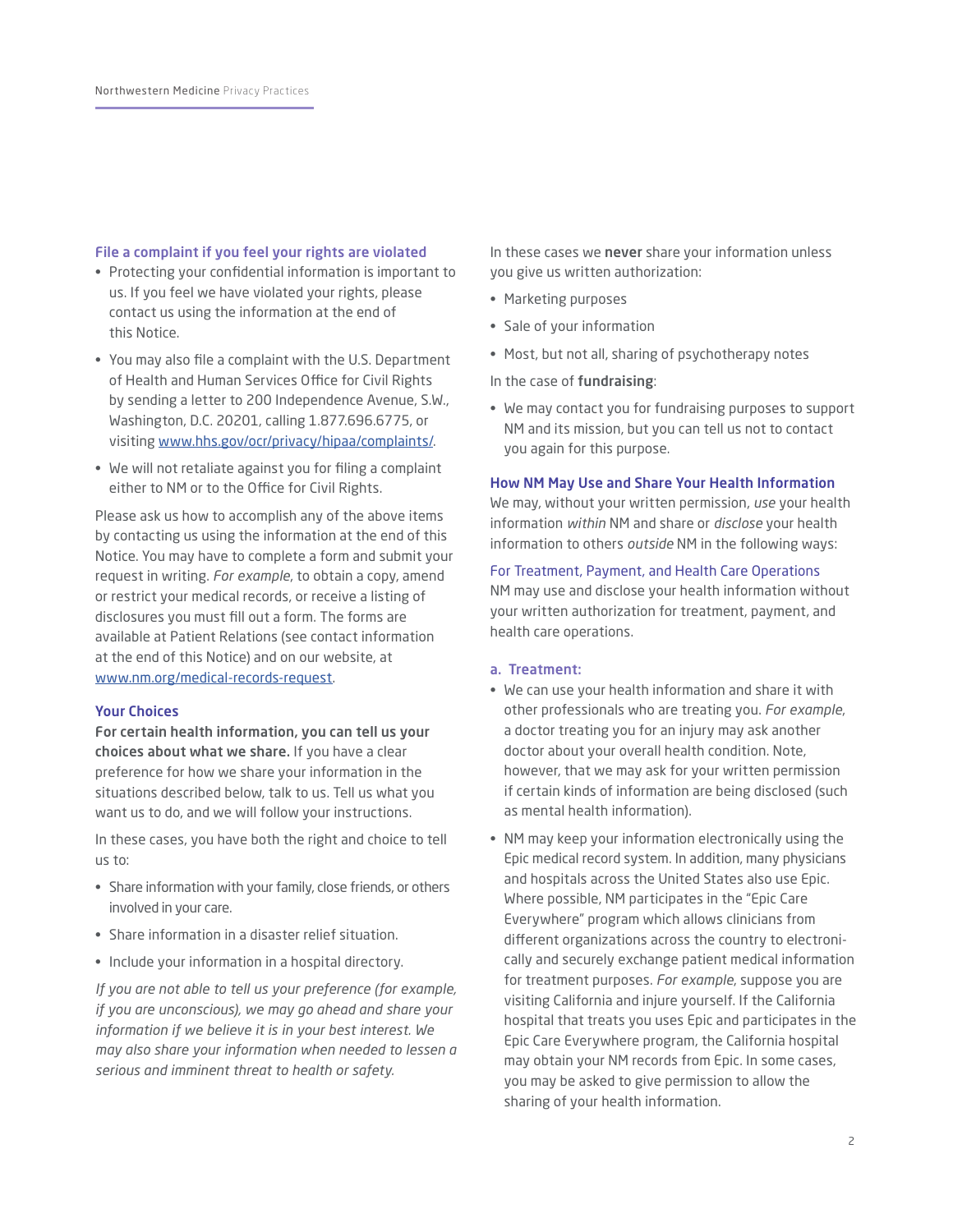#### b. Payment:

We can use and share your health information to bill and get payment from health plans or other entities. *For example*, we may send health information about you to your health insurance plan so it will pay for your services. We may also disclose your information to other providers for their payment activities.

#### c. Health Care Operations:

We can use and disclose your health information to run our organization, improve your care, and contact you when necessary. *For example*, we use health information to manage your treatment and services, including to contact you to remind you that you have an appointment for medical care. We may also disclose information to clinicians, residents and fellows, medical students, and other authorized personnel for educational and learning purposes.

#### Those Instances that Require the Use or Disclosure of Your Health Information

NM may disclose your health information without your written permission:

- With some limited exceptions, to you or someone who has the legal right to act on your behalf (your personal representative).
- To the Secretary of the Department of Health and Human Services, if necessary, to make sure your privacy is protected.
- When required by law.

#### Other Purposes for Which NM is Allowed or Required to Use or Disclose Your Health Information

NM may use or disclose your health information to others without your written permission in other ways — usually in ways that contribute to the public good, such as public health and research. We have to meet many conditions in the law before we can share your information for these purposes. For more information see: www.hhs.gov/ocr/ privacy/hipaa/understanding/consumers/index.html. Examples include:

#### a. To help with public health and safety issues

We can share health information about you for certain situations such as:

- Preventing disease
- Helping with product recalls
- Reporting adverse reactions to medications
- Reporting suspected abuse, neglect, or domestic violence
- Preventing or reducing a serious threat to anyone's health or safety

#### b. To do research

NM's mission includes supporting discovery of new knowledge and treatments that benefit all patients. Unless you tell us not to, your medical information may be used for research purposes in accordance with state and federal law. *For example*, researchers may look at your medical information for the following research purposes:

- To plan future research studies. *For example*, your information could be viewed by researchers trying to determine how often heart disease occurs in individuals of a certain age.
- To identify and contact you regarding your interest in taking part in a specific research study. Your part in that study can only start after you have been told about the study, are given a chance to ask questions and have shown your willingness to be in the study by signing a consent form.
- To remove information that identifies you.
- To gather information that might be used to publish an article—although your identity or identifiable information will *never* be released in the article without your further consent.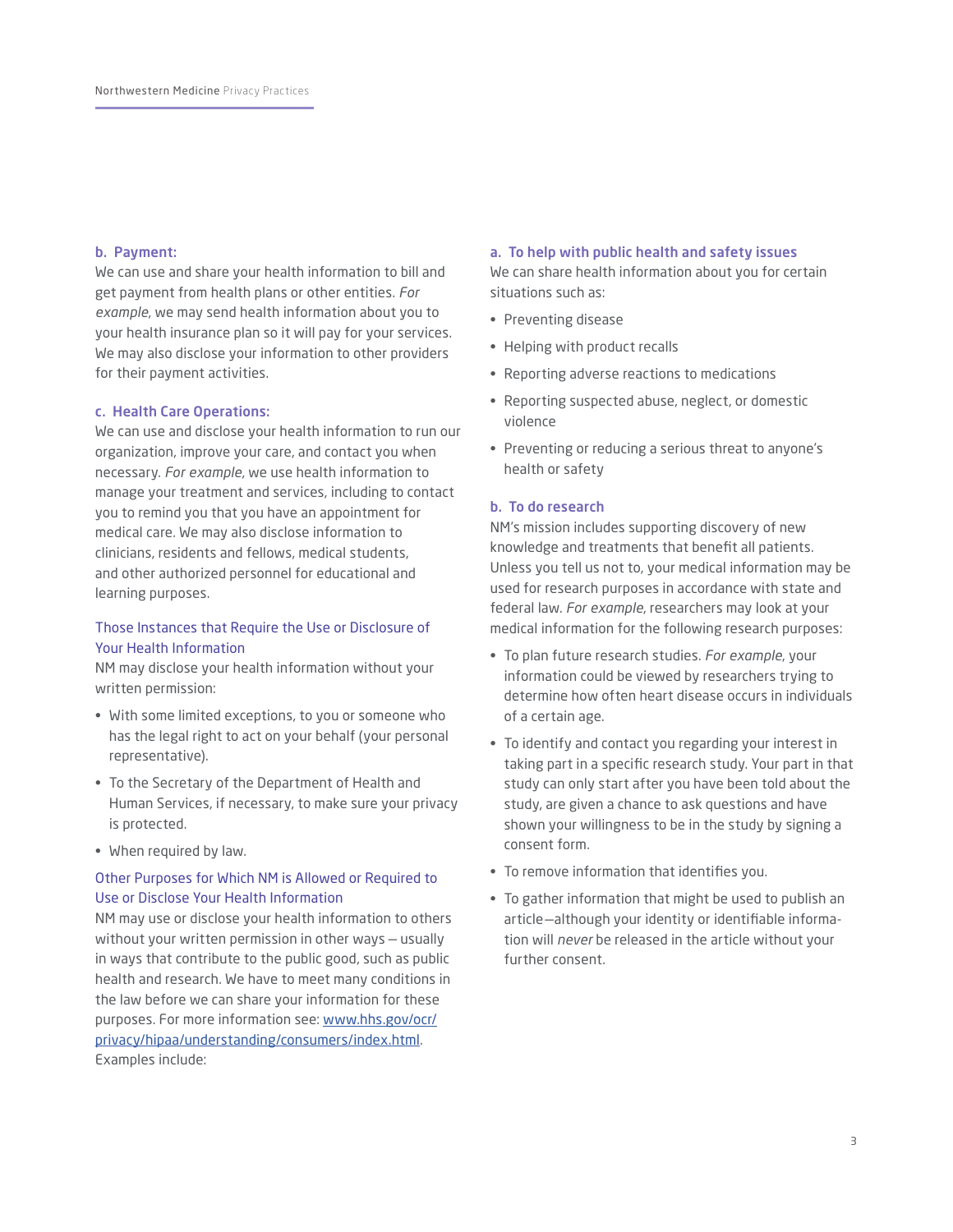All research projects for which NM shares health information are carefully reviewed by an institutional review board or privacy board to protect the safety, welfare, and confidentiality of NM patients. In addition, the Northwestern University Feinberg School of Medicine acts as a custodian of a secure electronic database that contains a copy a NM's electronic medical record, including your medical information. This database is used for research purposes. If you have questions regarding the above, please call NM's Office of Research (312.926.1719).

#### c. To respond to organ and tissue donation requests

We can share patient information with organ procurement organizations for the purpose of facilitating a patient's organ, eye or tissue donation and transplantation.

#### d. To work with a coroner, medical examiner or funeral director

We can share health information with a coroner, medical examiner, or funeral director when an individual dies.

#### e. To address workers' compensation, law enforcement, and other government requests

We can use or share health information about you:

- For workers' compensation claims
- For law enforcement purposes or with a law enforcement official
- With health oversight agencies for activities authorized by law
- For special government functions such as military, national security, and presidential protective services

#### f. To respond to lawsuits and legal actions

We can disclose health information about you in response to a court or administrative order, or in response to a subpoena.

#### g. To business associates

We may disclose your health information to our "business associates" — individuals or companies that provide services to NM. *For example*, a business associate would include the company that administers the billing

claims for NM, a software vendor, and other service provider. NM requires that business associates keep your information safe.

#### h. For immunization purposes

NM may disclose immunization records to schools to support public health efforts if we obtain and document an oral or written agreement from the parent, guardian, or other person acting *in loco parentis*. In addition, all immunizations given by NM are entered into I-CARE (Illinois' immunization registry). If you do not want to have your immunization information shared with other participating physicians in I-CARE, you must request and sign a special opt-out form. After signing the form, your immunization information will still be entered into I-CARE, but it will only be seen by NM. Demographic information will continue to be shared with other Illinois physicians participating in the I-CARE program.

#### i. To parents and legal guardians of minors

We may share a minor's health information with his or her parents or guardians unless such disclosure is otherwise prohibited by law. *For example*, a minor's parents may discuss medical treatment with the care team. Note, however that if a minor is emancipated, married, pregnant or a parent, we will not share information with the minor's parents or guardians. Also, if a minor is receiving certain types of treatment (such as genetic or HIV testing, testing for sexually transmitted diseases, mental health or drug or alcohol abuse counseling, or other certain types of treatments), we will not disclose information to the minor's parents or guardians except in certain situations as required or allowed by law (including, but not limited to, if doing so is necessary to protect the minor's safety or that of a family member or other individual or if, in the professional judgment of the health care provider, notification would be in the minor's best interest and we have first sought unsuccessfully to persuade the minor to notify his or her parents).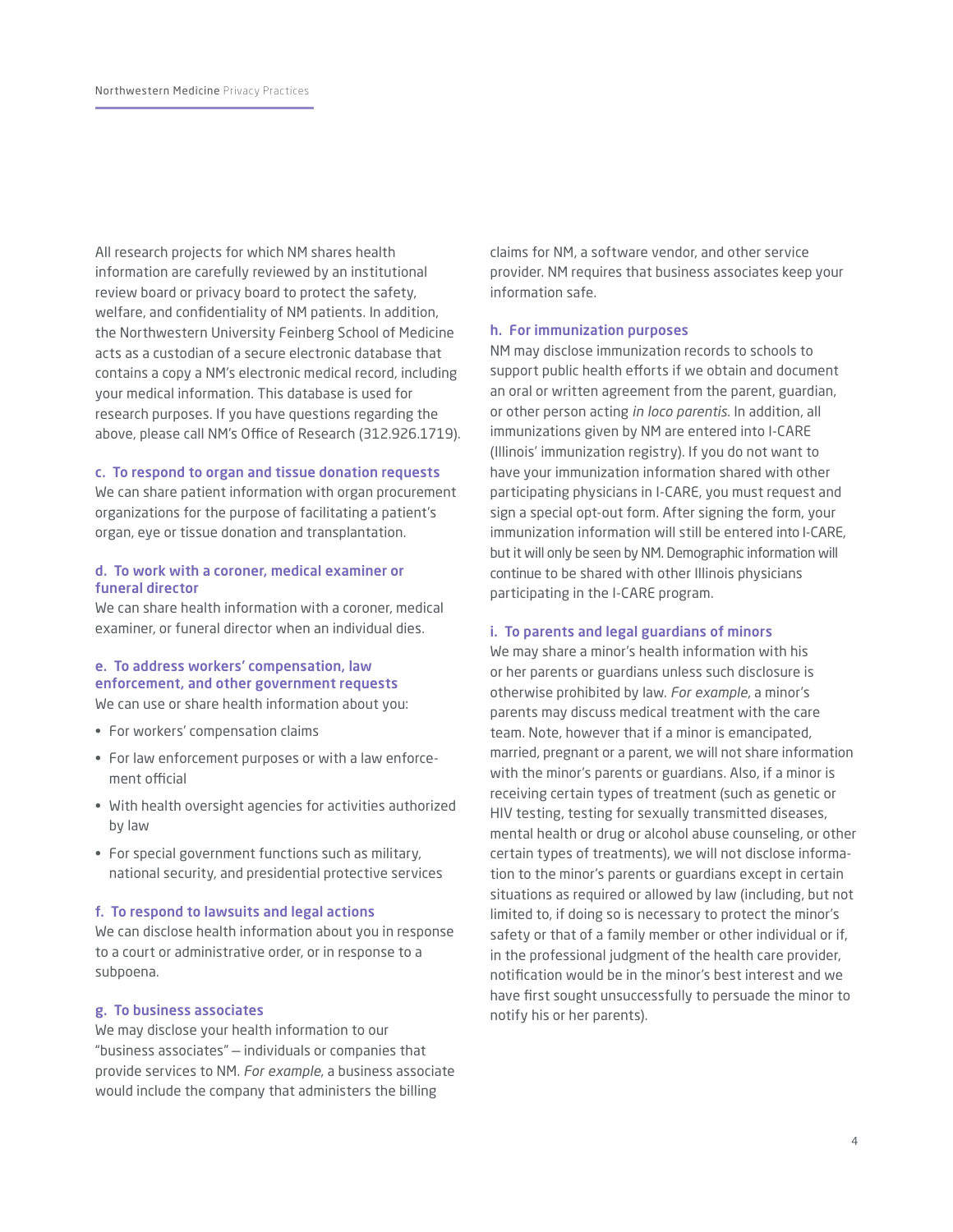#### Additional State and Federal Requirements

Some Illinois and federal laws provide additional privacy protection of your health information. These include:

• *Special Health Information*. Some types of health information are particularly sensitive, and the law, with limited exceptions, may require that we obtain your written permission or in some instances, a court order, to use or disclose that information. Special health information includes information dealing with mental health and developmental disabilities, HIV/AIDS, alcohol and drug abuse treatment, genetic testing and genetic counseling.

Prior to receiving care from NM, a patient signs, where required by law, a consent to allow NM to use and disclose special health information in the same way that the Health Insurance Portability and Accountability Act of 1996 ("HIPAA") allows us to use and share non-special health information for treatment, payment and healthcare operations as described in this Notice. *For example*, NM may use and share special health information in order to better coordinate care for NM patients.

- *Information Used in Certain Disciplinary Proceedings.*  State law may require your written permission if certain health information is to be used in various review and disciplinary proceedings by state health oversight boards (e.g., the Department of Professional Regulation).
- *Information Used in Certain Litigation Proceedings.* State law may require your written permission for certain providers to disclose information in certain legal proceedings.
- *Disclosures to Certain Registries.* Some laws require your written permission if we disclose your health information to certain state-sponsored registries.

NM is committed to following all state and federal legal requirements.

#### Our Responsibilities

- We are required by law to maintain the privacy and security of your protected health information.
- We will let you know promptly if a breach occurs that may have compromised the privacy or security of your information.
- We must follow the duties and privacy practices described in this Notice and give you a copy of it.
- We will not use or share your information other than as described here unless you tell us we can do so in writing. If you tell us we can, you may change your mind at any time. Let us know in writing if you change your mind.

#### Changes to this Notice

We can change the terms of this Notice, and the changes will apply to all information we have about you. The new Notice will be available upon request, at Patient Relations, and at many of the offices where we treat patients, and on our website.

#### Who Will Follow This Notice

This Notice will be followed by:

- All organizations required to have a Notice of Privacy Practices and owned or controlled by Northwestern Memorial HealthCare ("NMHC") (referred to together with Northwestern Memorial HealthCare in this Notice as "Northwestern Medicine," "we," or "us). A complete listing of organizations is available from Patient Relations. This Notice applies to all NM locations that provide medical services;
- Independent physicians on the medical staff of an NM hospital when providing care at an NM hospital. These independent physicians, however, are legally separate and responsible for their own acts, and NMHC hospitals are not responsible for the clinical services provided by the physicians to you at an NM hospital; and
- Other healthcare professionals who treat you at any NM location, including residents, fellows, students and trainees.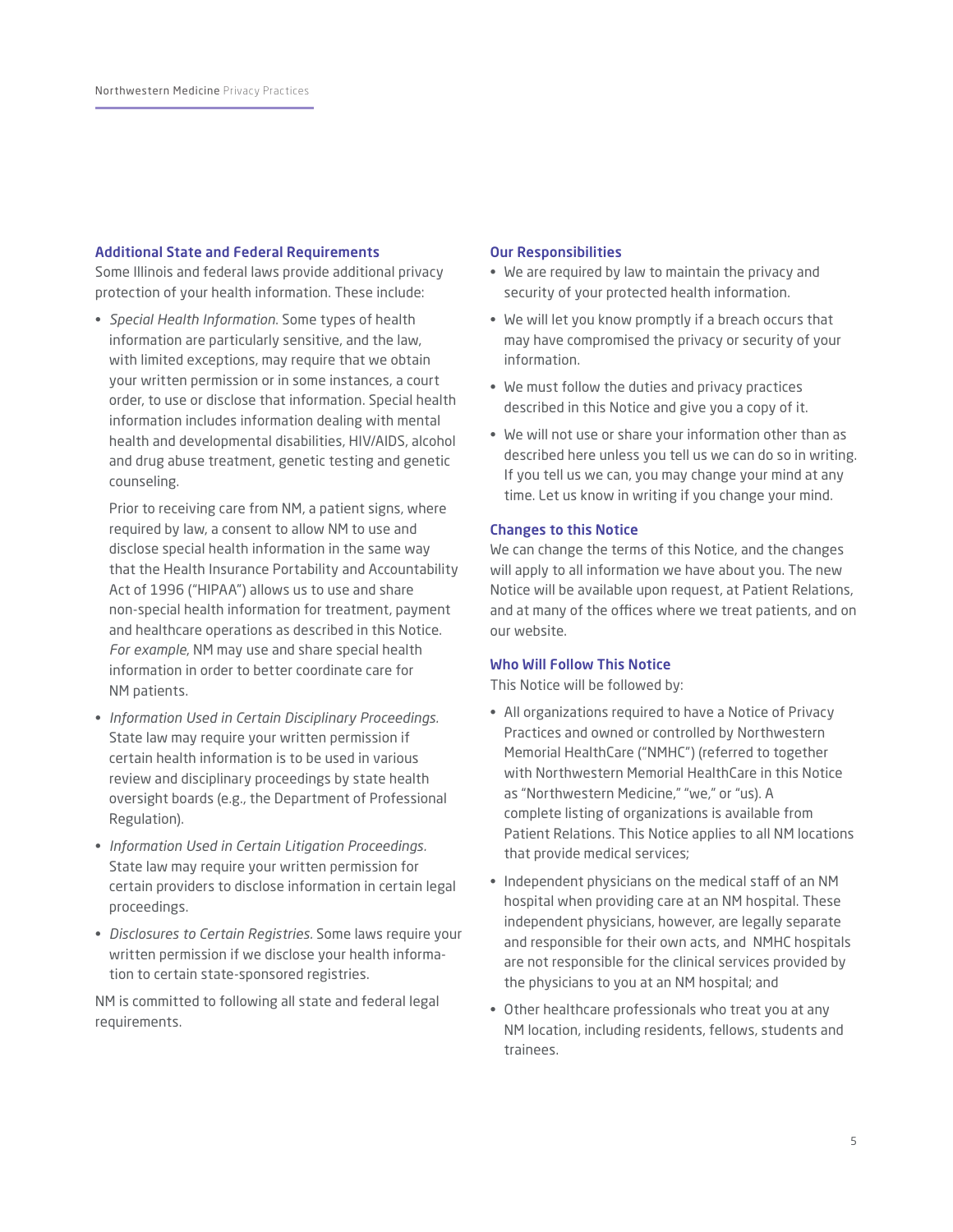For purposes of complying with federal privacy and security requirements, some NMHC organizations (e.g., Northwestern Memorial HealthCare, Northwestern Memorial Hospital, Northwestern Medicine Lake Forest Hospital, and Northwestern Medical Group) may designate themselves as an affiliated covered entity ("ACE"). This means that these organizations act together as one organization for purposes of privacy law. How does that affect you? It means that if you ask for a copy of your medical records, we will provide your records from all of these organizations. You do not have to make separate requests. In addition, NMHC organizations have established one or more organized health care arrangements. This means that your health information may be shared between these organizations for purposes related to their operating together as a health system, including the provision of treatment, for payment purposes, and for a broad scope of healthcare operations, which may include joint utilization review, credentialing, education, risk management, patient safety, quality assessment and improvement activities.

#### Who To Contact For Information or With a Complaint

If you have any questions about this Notice or any complaints, please contact Patient Relations, Galter Pavilion, 251 E. Huron St, Suite 2-154, Chicago, Illinois 60611 or call: 312.926.3112 (TDD: 312.695.3661).

You may also contact our Corporate Compliance & Integrity Office at 312.926.4800 or 844.339.6271, or in writing at the address below or via email at compliance@nm.org

#### Corporate Compliance & Integrity

Northwestern Memorial HealthCare 541 N. Fairbanks Ct., Suite 1065 Chicago, Illinois 60611

#### EFFECTIVE DATE OF THIS NOTICE

This Notice is effective as of August 29, 2016.